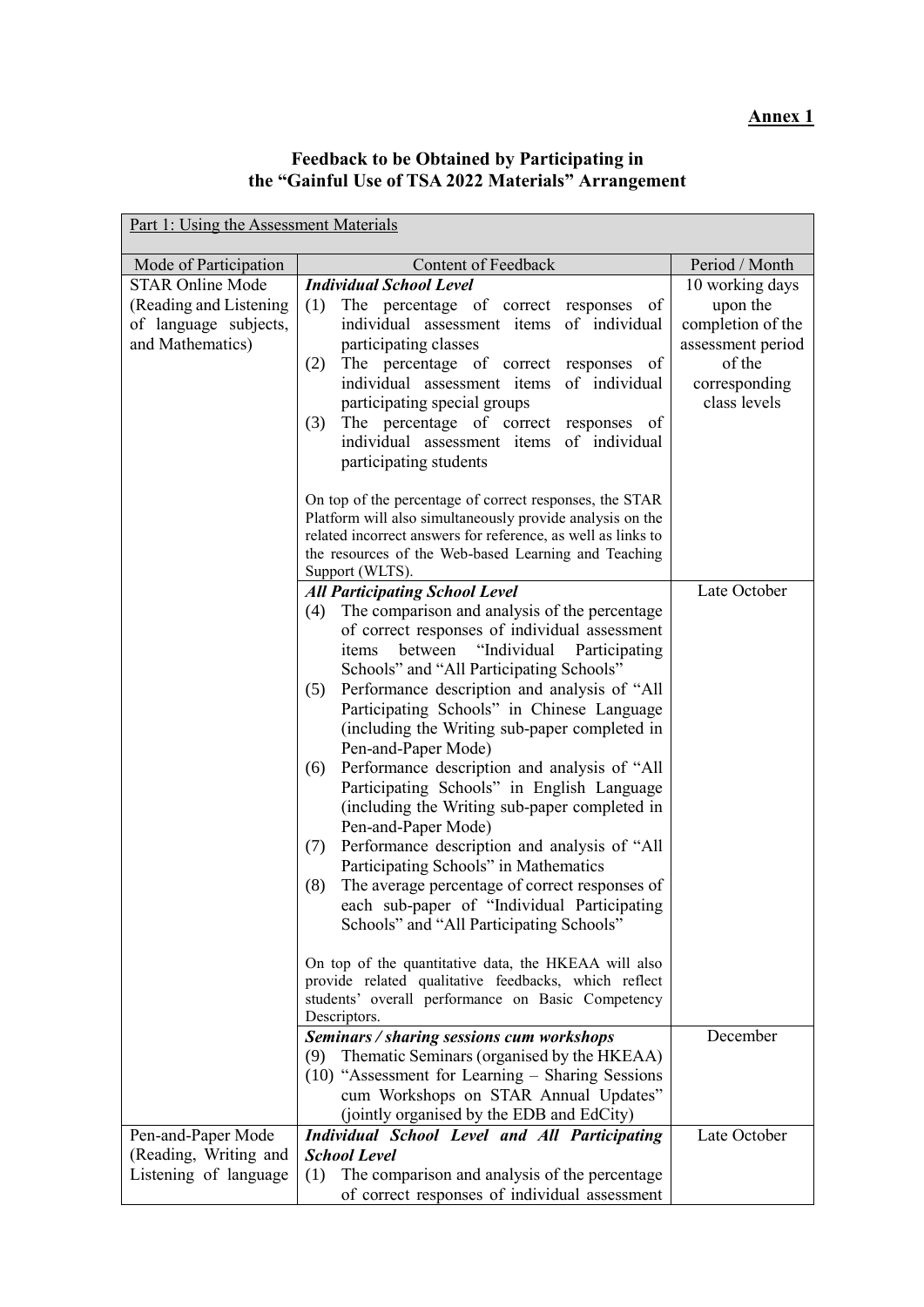| subjects,<br>and                                                                   |     | between "Individual Participating<br>items     |                                 |
|------------------------------------------------------------------------------------|-----|------------------------------------------------|---------------------------------|
| Mathematics)                                                                       |     | Schools" and "All Participating Schools"       |                                 |
|                                                                                    | (2) | Performance description and analysis of "All   |                                 |
|                                                                                    |     | Participating Schools" in Chinese Language,    |                                 |
|                                                                                    |     | <b>English Language and Mathematics</b>        |                                 |
|                                                                                    | (3) | The average percentage of correct responses of |                                 |
|                                                                                    |     | each sub-paper of "Individual Participating    |                                 |
|                                                                                    |     | Schools" and "All Participating Schools"       |                                 |
|                                                                                    |     | <b>Seminars</b>                                | December                        |
|                                                                                    | (4) | Thematic Seminars (organised by the HKEAA)     |                                 |
| Part 2: Questionnaire Survey                                                       |     |                                                |                                 |
|                                                                                    |     |                                                |                                 |
| <b>Individual School Level</b>                                                     |     |                                                | 1 <sup>st</sup> Quarter in 2023 |
| Individual school reports to be written by the research team of a tertiary         |     |                                                |                                 |
| institution, together with the overall analysis on "All Participating Schools" for |     |                                                |                                 |
| reference                                                                          |     |                                                |                                 |
|                                                                                    |     |                                                |                                 |
| <b>All Participating School Level</b>                                              |     |                                                | 1 <sup>st</sup> Quarter in 2023 |
| Seminars and Sharing Sessions on the Questionnaire Survey of the "Gainful"         |     |                                                |                                 |
| Use of TSA 2022 Materials" (jointly organised by the research team of a            |     |                                                |                                 |
| tertiary institution and HKEAA)                                                    |     |                                                |                                 |
|                                                                                    |     |                                                |                                 |
|                                                                                    |     |                                                |                                 |

\*\*\*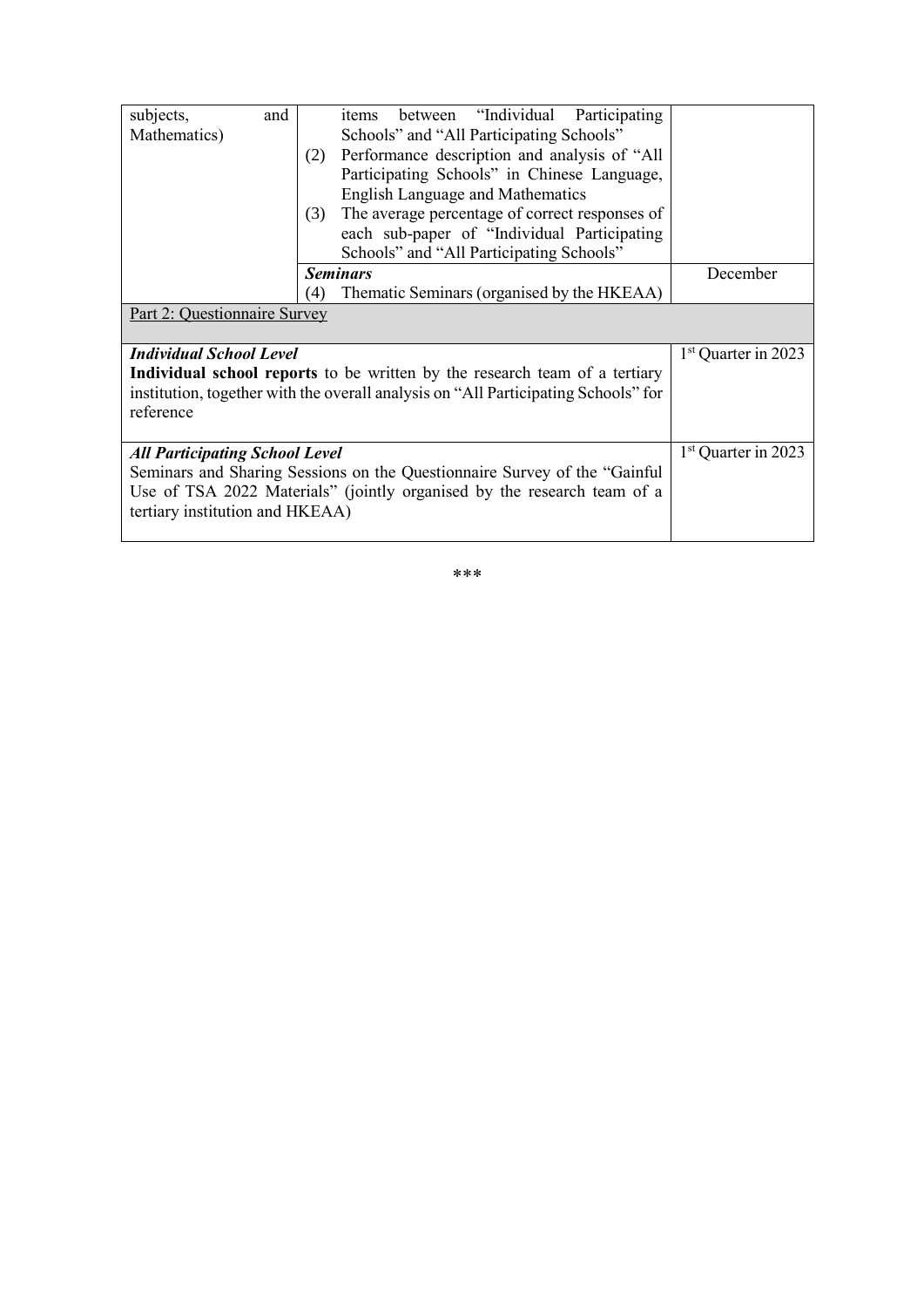# **Annex 2**

#### **"Gainful Use of TSA 2022 Materials" Arrangement Calendar (May to July 2022)**

| Date / Period               | <b>Key Events</b>                                                                                                                                                                                                                                                                                                                                                                                                   |
|-----------------------------|---------------------------------------------------------------------------------------------------------------------------------------------------------------------------------------------------------------------------------------------------------------------------------------------------------------------------------------------------------------------------------------------------------------------|
| 6 May 2022                  | The EDB to issue the circular letter about the "Gainful Use of TSA 2022<br>Materials" (simultaneously uploaded to the following EDB webpage)                                                                                                                                                                                                                                                                        |
|                             | https://www.edb.gov.hk/en/curriculum-development/assessment/about-<br>assessment/assessment-for-learning.html                                                                                                                                                                                                                                                                                                       |
| 6 May to 12 May 2022        | Schools to enroll in the Briefing Sessions of the "Gainful Use of TSA<br>2022 Materials" via the online reply slip (the link and QR Code below)<br>of the HKEAA and submit it to the HKEAA                                                                                                                                                                                                                          |
|                             | http://esurvey.hkeaa.edu.hk/TakeSurvey.aspx?SurveyID=n40H8930                                                                                                                                                                                                                                                                                                                                                       |
|                             |                                                                                                                                                                                                                                                                                                                                                                                                                     |
| 6 May to 2 June 2022        | Schools to enroll in the "Gainful Use of TSA 2022 Materials" via the<br>online form (the link and QR code below) of the HKEAA and opt for the<br>participating mode, subject and date.                                                                                                                                                                                                                              |
|                             | http://esurvey.hkeaa.edu.hk/TakeSurvey.aspx?SurveyID=n60H9753                                                                                                                                                                                                                                                                                                                                                       |
|                             |                                                                                                                                                                                                                                                                                                                                                                                                                     |
| 6 May to 2 June 2022        | Participating schools to update the information of the participating P3<br>and S3 students or / and upload the information of the P6 students at the<br>Basic Competency Assessment Website (http://www.bca.hkeaa.edu.hk)<br>The Web-based School Administration and<br>of the HKEAA.<br>Management System (WebSAMS) will also be opened for participating<br>schools to upload the information of the P6 students. |
|                             | Schools participating via the STAR Online Mode need to update the<br>account information of the participating students on the website of<br>EdCity.                                                                                                                                                                                                                                                                 |
| 6 May to 30 June 2022       | Schools to attend the activities and trial arrangement according to their<br>needs (Details to be provided in the briefing sessions and uploaded to<br>https://star.edcity.hk/en/)                                                                                                                                                                                                                                  |
| 13 June 2022                | The deadline for changing the participating mode, subject or $/$ and date                                                                                                                                                                                                                                                                                                                                           |
| On or before 4 July<br>2022 | The HKEAA to deliver the printed version of the questionnaires or send<br>the link of the online questionnaires to schools via emails                                                                                                                                                                                                                                                                               |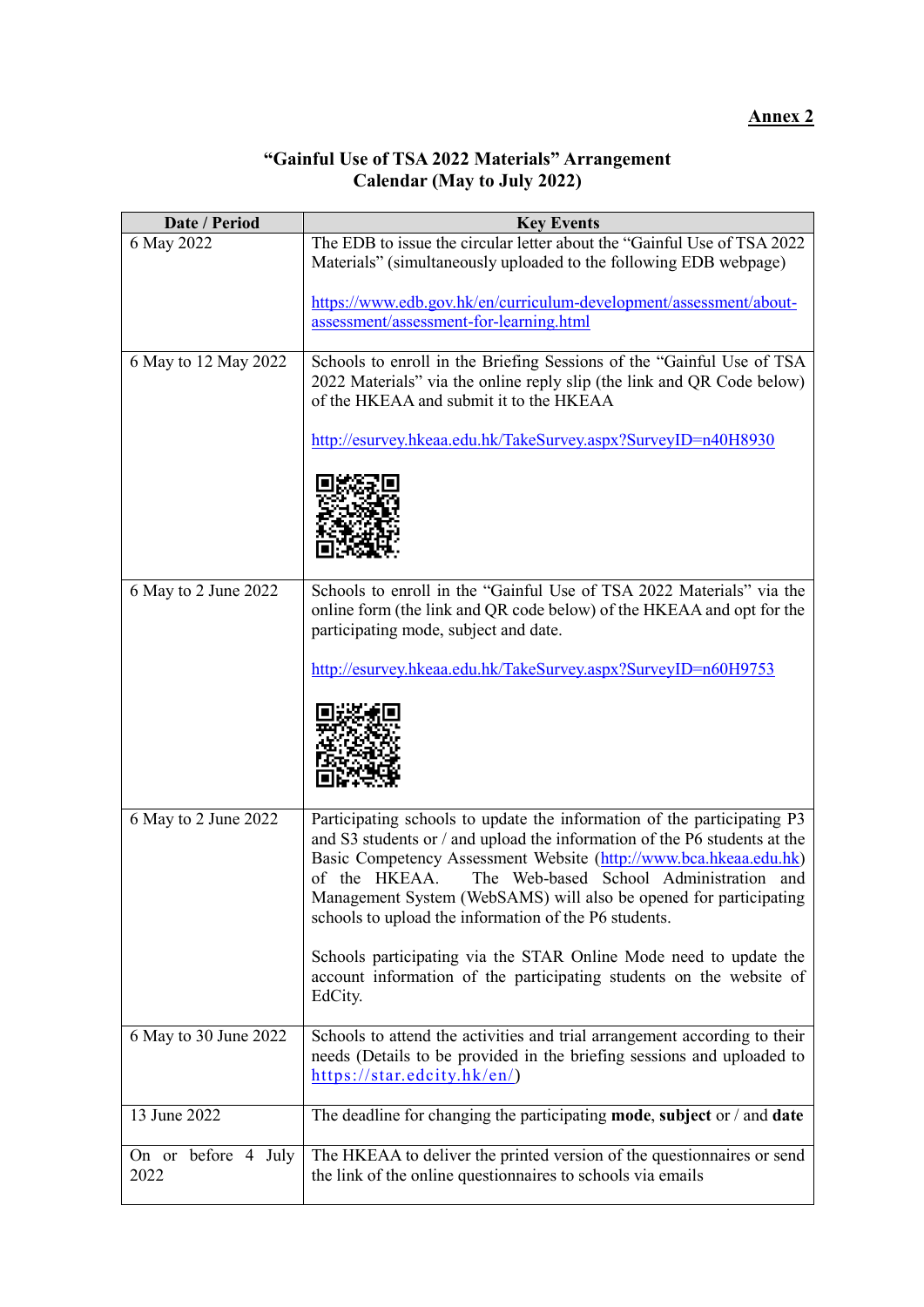| 18 July to 22 July 2022      | Schools to use and complete the assessment materials according to the<br>assessment period of the class level concerned<br>(Please refer to Paragraph 8 in the above letter for the arrangement of<br>delivery and collection of the assessment materials by the HKEAA.) |
|------------------------------|--------------------------------------------------------------------------------------------------------------------------------------------------------------------------------------------------------------------------------------------------------------------------|
| On or before 29 July<br>2022 | Schools to complete the questionnaire survey of the "Gainful Use of TSA<br>2022 Materials"<br>(Please refer to Paragraph 8 in the above letter for the arrangement of<br>delivery and collection of the assessment materials by the HKEAA.)                              |

\*\*\*